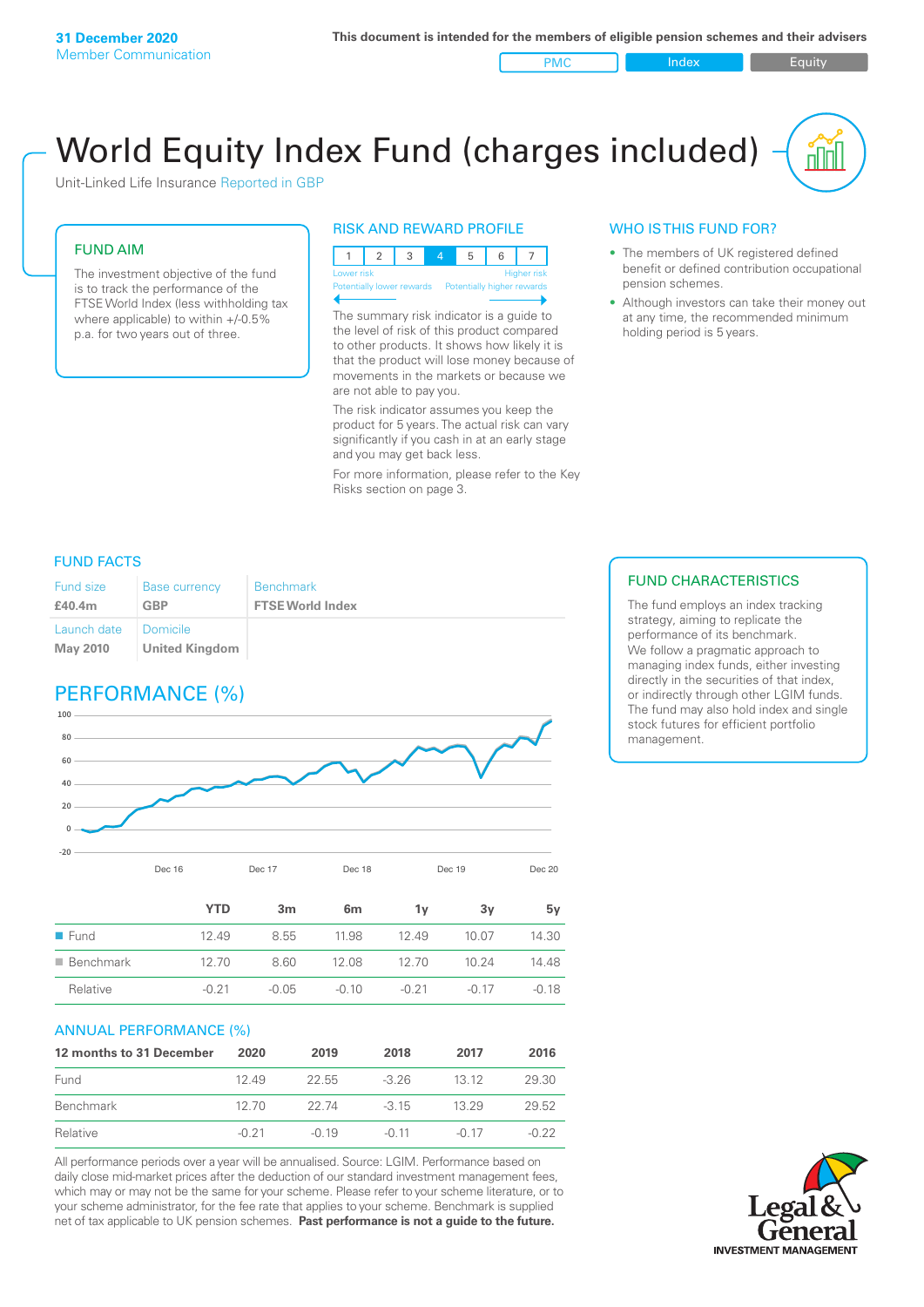### World Equity Index Fund (charges included)

Unit-Linked Life Insurance Reported in GBP

### PORTFOLIO BREAKDOWN

All data source LGIM unless otherwise stated. Totals may not sum due to rounding. In order to minimise transaction costs, the Fund will not always own all the assets that constitute the index and on occasion it will own assets that are not in the index.



#### SECTOR (%)

| ■ Technology               | 22.2 |
|----------------------------|------|
| $\blacksquare$ Financials  | 17.3 |
| $\blacksquare$ Industrials | 13.2 |
| ■ Consumer Services        | 12.0 |
| $\blacksquare$ Health Care | 11.7 |
| Consumer Goods             | 11.4 |
| ■ Basic Materials          | 41   |
| $\Box$ Oil & Gas           | 2.9  |
| $\blacksquare$ Utilities   | 2.9  |
| $\Box$ Other               | 2.3  |
|                            |      |



| $\blacksquare$ Large | 80.7 |
|----------------------|------|
| $\blacksquare$ Mid   | 19.3 |

■ Top 10 holdings 15.9% Rest of portfolio 84.1% No. of holdings in fund 2,620 No. of holdings in index 2,567

| Apple Inc                          | 39             |
|------------------------------------|----------------|
| Microsoft Corp                     | 3.1            |
| Amazon.Com Inc.                    | 2.5            |
| Facebook                           | 12             |
| Tesla Inc                          | 10             |
| Alphabet CI A                      | 1 <sub>0</sub> |
| Alphabet CI C                      | 09             |
| Taiwan Semiconductor Manufacturing | 0 S            |
| Johnson & Johnson                  | 08             |
| JPMorgan Chase & Co                |                |
|                                    |                |

#### COUNTRY (%)

|               | <b>United States</b> | 61.0 |  |
|---------------|----------------------|------|--|
|               | Japan                | 8.0  |  |
| $\frac{4}{5}$ | United Kingdom       | 4.4  |  |
|               | France               | 3.1  |  |
|               | Germany              | 2.8  |  |
| ÷             | Switzerland          | 2.7  |  |
|               | Canada               | 2.6  |  |
|               | Australia            | 2.3  |  |
|               | Korea                | 1.9  |  |
|               | Other                | 11.3 |  |
|               |                      |      |  |



comprises 25 fund managers, supported by two analysts. Management oversight is provided by the Global Head of Index Funds. The team has average industry experience of 15 years, of which seven years has been at LGIM, and is focused on achieving the equally important objectives of close tracking and maximising returns.